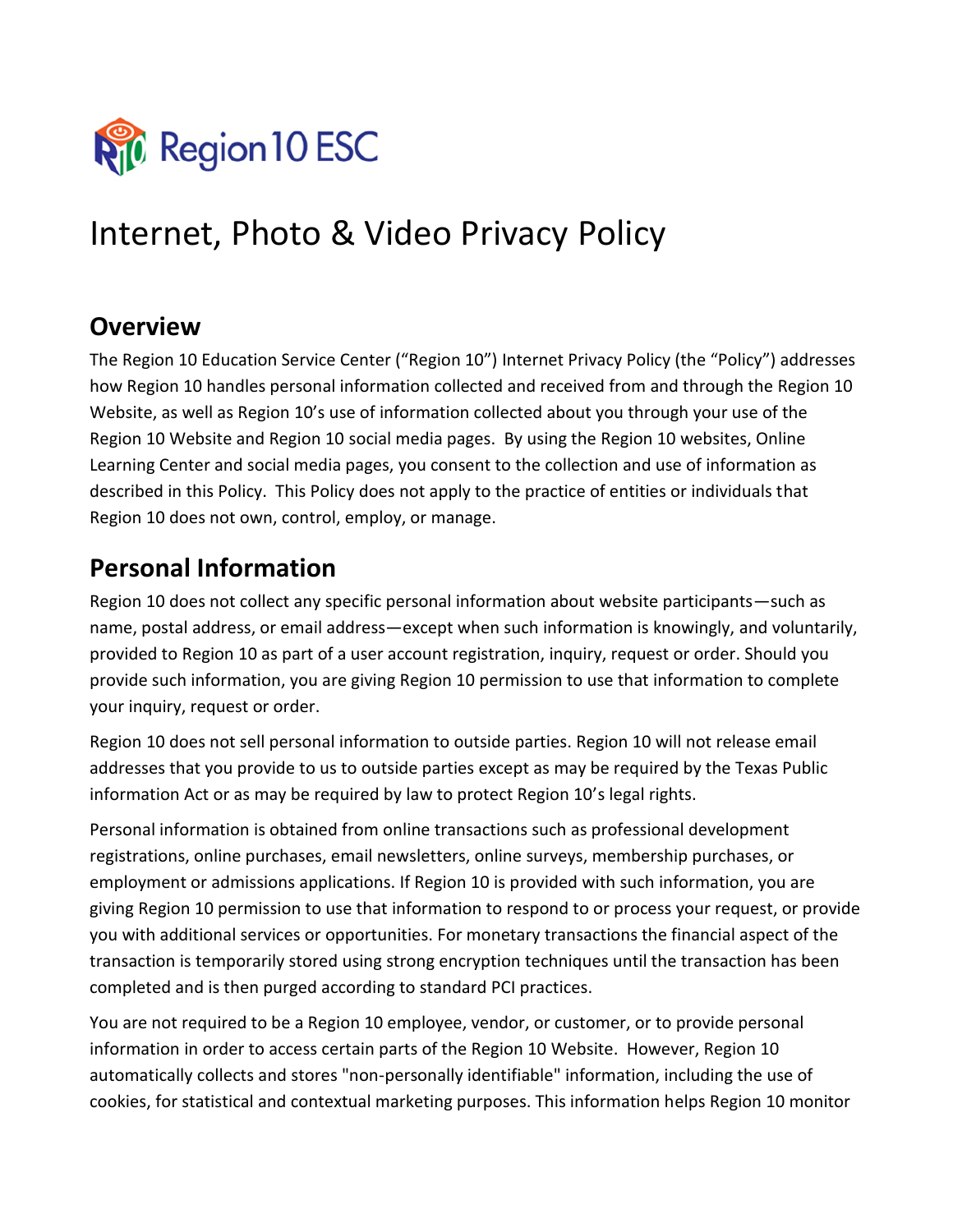how visitors use the site. It also may provide information for targeted marketing in accordance with standard internet practices, such as Google AdWords. This information may include: your browser software (e.g., Internet Explorer, Mozilla, Netscape Navigator), operating system (e.g., Windows or Macintosh), name and domain of your Internet Service Provider (e.g., AOL, NET.com), and the Internet Protocol (IP) address of the computer being used, and your browsing history, unless your browser settings explicitly request that you not be tracked. Cookies are not used to run programs or deliver viruses to your computer.

### **Security**

For security purposes, and to maintain service for all users, Region 10's network system may use software programs to identify attempts to gain unauthorized access or to damage or misuse the systems of the Center's websites. In the event that a potential security threat is recognized, identifying information about the user and the questionable computer actively may be retained and reviewed for security and other law-enforcement-related purposes.

The Region 10 websites use Secure Sockets Layer ("SSL") encryption to process registrations and all online purchases. This encryption prevents sensitive credit card information from being seen as it travels across the Internet to our servers, therefore making it difficult for anyone to intercept or decode messages exchanged over this secure connection. Credit card information is not permanently stored on the web server. Your order information, excluding private payment information, is retained for our records, but is never shared with other organizations or people.

While Region 10 employs reasonable security methods to prevent unauthorized access, maintain data accuracy, and ensure only the proper use of your information, no data transmission over the Internet or any wireless network can be guaranteed to be perfectly secured. Therefore, while Region 10 will strive to protect all sensitive information, Region 10 cannot ensure or guarantee the security of any information that you transmit to Region 10 through the Region 10 Website or social media pages, and you provide such information to Region 10 through such methods at your own risk.

## **Photo & Video Disclaimer**

Region 10 ESC (R10) reserves the right to use any photograph/video taken at any event sponsored by R10, without the expressed written permission of those included within the photograph/video. R10 may use the photograph/video in publications or other media material produced, used or contracted by R10 including but not limited to: brochures, invitations, books, newspapers, magazines, television, websites, etc.

To ensure the privacy of individuals and children, images will not be identified using full names or personal identifying information without written approval from the photographed subject, parent or legal guardian.